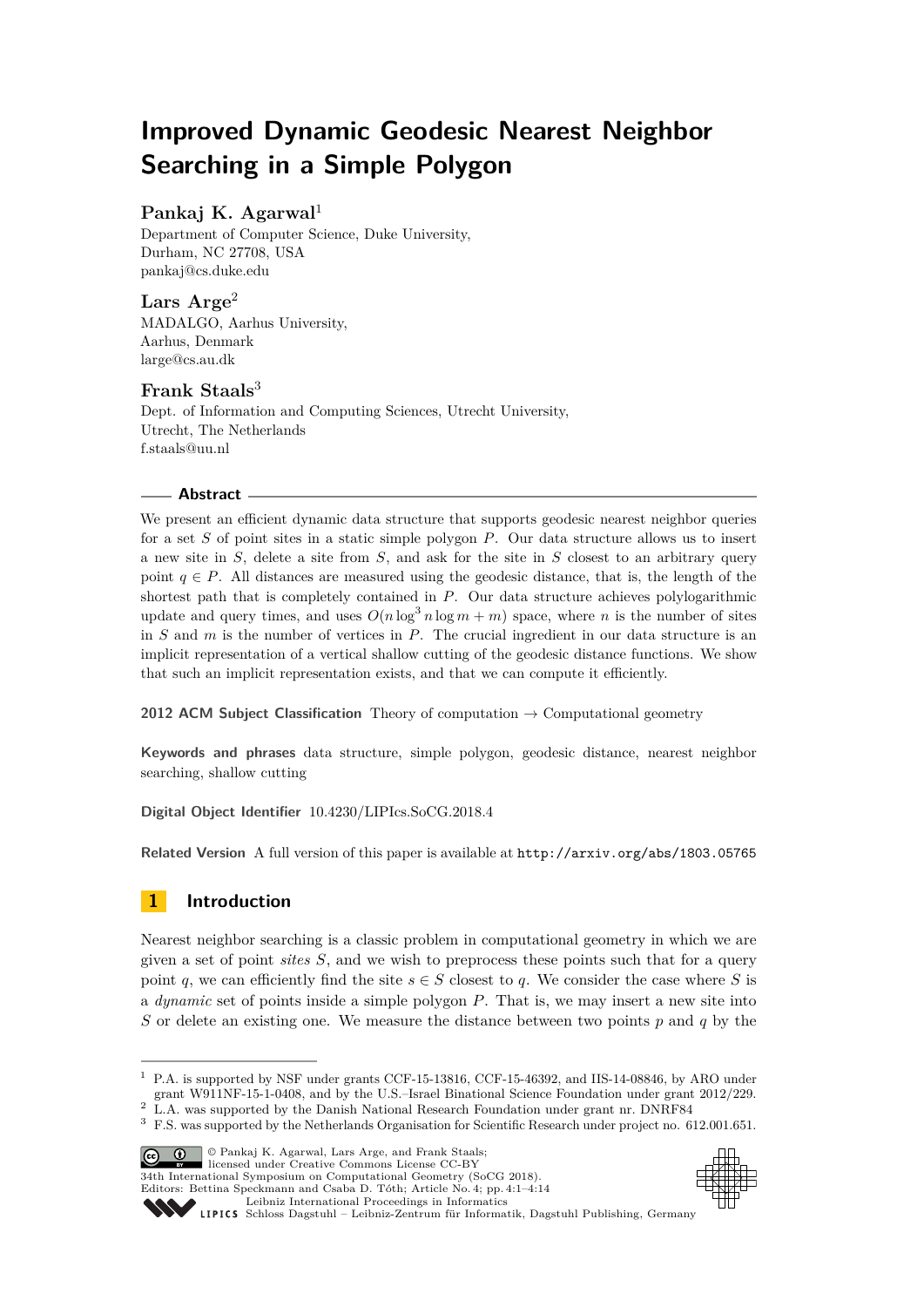#### **4:2 Improved Dynamic Geodesic Nearest Neighbor Searching in a Simple Polygon**

length of the *geodesic*  $\Pi(p, q)$ , that is, the shortest path connecting p and q that is completely contained in *P*. We refer to this distance as the *geodesic distance*  $\pi(p,q)$ .

**Related work.** It is well known that if we have only a fixed set *S* of *n* sites, we can answer nearest neighbor queries efficiently by computing the Voronoi diagram of *S* and preprocessing it for planar point location. This requires  $O(n \log n)$  preprocessing time, the resulting data structure uses linear space, and we can answer queries in  $O(\log n)$  time. Voronoi diagrams have also been studied in case the set of sites is restricted to lie in a simple polygon *P*, and we measure the distance between two points *p* and *q* by their geodesic distance  $\pi(p,q)$  [\[4,](#page-12-0) [18,](#page-13-1) [24,](#page-13-2) [25\]](#page-13-3). The approach of Hershberger and Suri [\[18\]](#page-13-1) computes the geodesic Voronoi diagram in  $O((m+n)\log(m+n))$  time, where *m* is the total number of vertices in the polygon *P*, and is applicable even if *P* has holes. Very recently, Oh and Ahn [\[24\]](#page-13-2) presented an  $O(m + n \log n \log^2 m)$  time algorithm. When  $n \leq m/\log^3 m$  this improves the previous results. All these approaches allow for  $O(\log(n+m))$  time nearest neighbor queries. However, they are efficient only when the set of sites *S* is fixed, as inserting or deleting even a single site may cause a linear number of changes in the Voronoi diagram.

To support nearest neighbor queries, it is, however, not necessary to explicitly maintain the (geodesic) Voronoi diagram. Bentley and Saxe [\[6\]](#page-12-1) show that nearest neighbor searching is a *decomposable search problem*. That is, we can find the answer to a query by splitting *S* into groups, computing the solution for each group individually, and taking the solution that is best over all groups. This observation has been used in several other approaches for nearest neighbor searching with the Euclidean distance  $[1, 8, 11]$  $[1, 8, 11]$  $[1, 8, 11]$ . However, even with this observation, it is hard to get both polylogarithmic update and query time. Chan [\[8\]](#page-12-3) was the first to achieve this. His data structure can answer Euclidean nearest neighbor queries in  $O(\log^2 n)$  time, and supports insertions and deletions in  $O(\log^3 n)$  and  $O(\log^6 n)$  amortized time, respectively. Recently, Kaplan et al. [\[19\]](#page-13-4) extended the result of Chan to more general, constant complexity, distance functions.

Unfortunately, the above results do not directly lead to an efficient solution to our problem. The function describing the geodesic distance may have complexity  $\Theta(m)$ , and thus the results of Kaplan et al. [\[19\]](#page-13-4) do not apply. Moreover, even directly combining the decomposable search problem approach with the static geodesic Voronoi diagrams described above does not lead to an efficient solution, since every update incurs an  $\Omega(m)$  cost corresponding to the complexity of the polygon. Only the very recent algorithm of Oh and Ahn [\[24\]](#page-13-2) can be made amendable to such an approach. This results in an  $O(n+m)$  size data structure with  $O(\sqrt{n}(\log n + \log m))$  query time and  $O(\sqrt{n} \log n \log^2 m)$  updates. Independently from Oh and Ahn, we developed a different data structure yielding similar results [\[3\]](#page-12-5). The core idea in both data structures is to represent the Voronoi diagram implicitly. Moreover, both approaches use similar primitives. In this manuscript, we build on the ideas from our earlier work, and significantly extend them to achieve polylogarithmic update and query times.

**Our results.** We develop a fully dynamic data structure to support nearest neighbor queries for a set of sites *S* inside a (static) simple polygon *P*. Our data structure allows us to locate the site in *S* closest to a query point  $q \in P$ , to insert a new site *s* into *S*, and to delete a site from *S*. Our data structure supports queries in  $O(\log^2 n \log^2 m)$  time, insertions in  $O(\log^5 n \log m + \log^4 n \log^3 m)$  amortized expected time, and deletions in  $O(\log^7 n \log m +$  $\log^6 n \log^3 m$  amortized expected time. The space usage is  $O(n \log^3 n \log m + m)$ .

Furthermore, we show that using a subset of the tools and techniques that we develop, we can build an improved data structure for when there are no deletions. In this insertion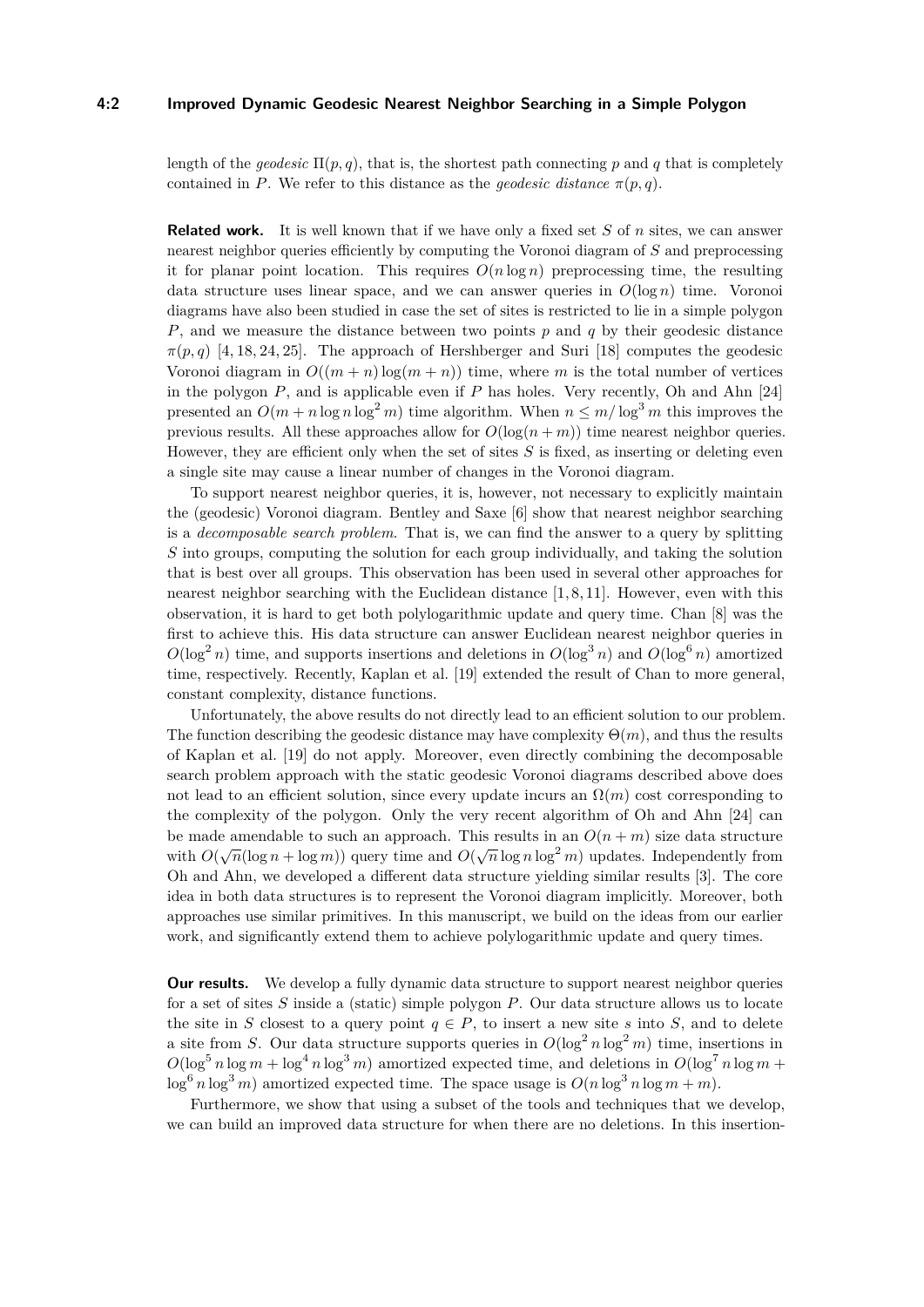only setting, queries take worst-case  $O(\log^2 n \log^2 m)$  time, and insertions take amortized  $O(\log n \log^3 m)$  time. We can also achieve these running times in case there are both insertions and deletions, but the order of these operations is known in advance. The space usage of this version is  $O(n \log n \log m + m)$ .

### **2 An overview of the approach**

As in previous work on geodesic Voronoi diagrams [\[4,](#page-12-0) [25\]](#page-13-3), we assume that *P* and *S* are in general position. That is, (i) no two sites *s* and *t* in *S* (ever) have the same geodesic distance to a vertex of *P*, and (ii) no three points (either sites or vertices) are colinear. Note that (i) implies that no bisector  $b_{st}$  between sites  $s$  and  $t$  contains a vertex of  $P$ .

Throughout the paper we will assume that the input polygon *P* has been preprocessed for two-point shortest path queries using the data structure by Guibas and Hershberger [\[13\]](#page-12-6) (see also the follow up note of Hershberger [\[17\]](#page-13-5)). This takes  $O(m)$  time and allows us to compute the geodesic distance  $\pi(p,q)$  between any pair of query points  $p,q \in P$  in  $O(\log m)$  time.

**Dynamic Euclidean nearest neighbor searching.** We briefly review the data structures for dynamic Euclidean nearest neighbor searching of Chan [\[8\]](#page-12-3) and Kaplan et al. [\[19\]](#page-13-4), and the concepts they use, as we will build on these results.

Let F be a set of bivariate functions, and let  $\mathcal{A}(F)$  denote the arrangement of the (graphs of the) functions in  $\mathbb{R}^3$ . In the remainder of the paper we will no longer distinguish between a function and its graph. A point  $q \in \mathbb{R}^3$  has *level k* if the number of functions in *F* that pass strictly below *q* is *k*. The *at most k-level*  $L_{\leq k}(F)$  is the set of all points in  $\mathbb{R}^3$  for which the level is at most  $k$ , and the  $k$ -level  $L_k(F)$  is the boundary of that region.

Consider a collection *X* of points in  $\mathbb{R}^3$  (e.g. a line segment), and let  $F_X$  denote the set of functions from *F* intersecting *X*. We refer to  $F_X$  as the *conflict list* of *X*. Furthermore, let  $X$  denote the vertical (downward) projection of  $X$  onto the  $x, y$ -plane.

A *pseudo-prism* is a constant complexity region in  $\mathbb{R}^3$  that is bounded from above by a function, unbounded from below, and whose sides are surfaces vertical with respect to the *z*-direction. A *a k*-shallow  $(1/r)$ -cutting  $\Lambda_{k,r}(F)$  is a collection of such pseudo-prisms with pairwise disjoint interiors whose union covers  $L_{\leq k}(F)$  and for which each pseudo-prism intersects at most  $n/r$  functions in *F* [\[23\]](#page-13-6). Hence, for each region (pseudo-prism)  $\nabla \in \Lambda_{k,r}(F)$ , the conflict list  $F_\nabla$  contains  $n/r$  functions. The number of regions in  $\Lambda_{k,r}(F)$  is the *size* of the cutting. Matoušek [\[23\]](#page-13-6) originally defined a shallow cutting in terms of simplicies, however using pseudo-prisms is more convenient in our setting. In this case the parameter *r* cannot become arbitrarily large, however we are mostly interested in *k*-shallow  $O(k/n)$ -cuttings. In the remainder of the paper we simply refer to such a cutting  $\Lambda_k(F)$  as *a k*-shallow cutting. Observe that each pseudo-prism in  $\Lambda_k(F)$  is intersected by  $O(k)$  functions.

Let  $f_s(x)$  be the distance from x to s. The data structures of Kaplan et al. [\[19\]](#page-13-4) and Chan [\[8\]](#page-12-3) actually maintain the *lower envelope*  $L_0(F)$  of the set of distance functions  $F = \{f_s \mid s \in S\}$ . To find the site *s* closest to a query point *q* they can simply query the data structure to find the function  $f_s$  that realizes  $L_0(F)$  at *q*. The critical ingredient in both data structures, as well as our own data structure, is an efficient algorithm to construct a shallow cutting of the functions in  $F$ . Chan and Tsakalidis [\[9\]](#page-12-7) show that if  $F$  is a set of linear functions (i.e. planes in  $\mathbb{R}^3$ ), we can compute a *k*-shallow cutting  $\Lambda_k(F)$  of size  $O(n/k)$  in  $O(n \log n)$  time. Kaplan et al. [\[19\]](#page-13-4) show how to compute a *k*-shallow cutting of size  $O(n \log^2 n/k)$ , in time  $O(n \text{ polylog } n)$  for a certain class of constant complexity algebraic functions *F*. Since the geodesic distance function  $f_s(x) = \pi(s, x)$  of a single site *s* may already have complexity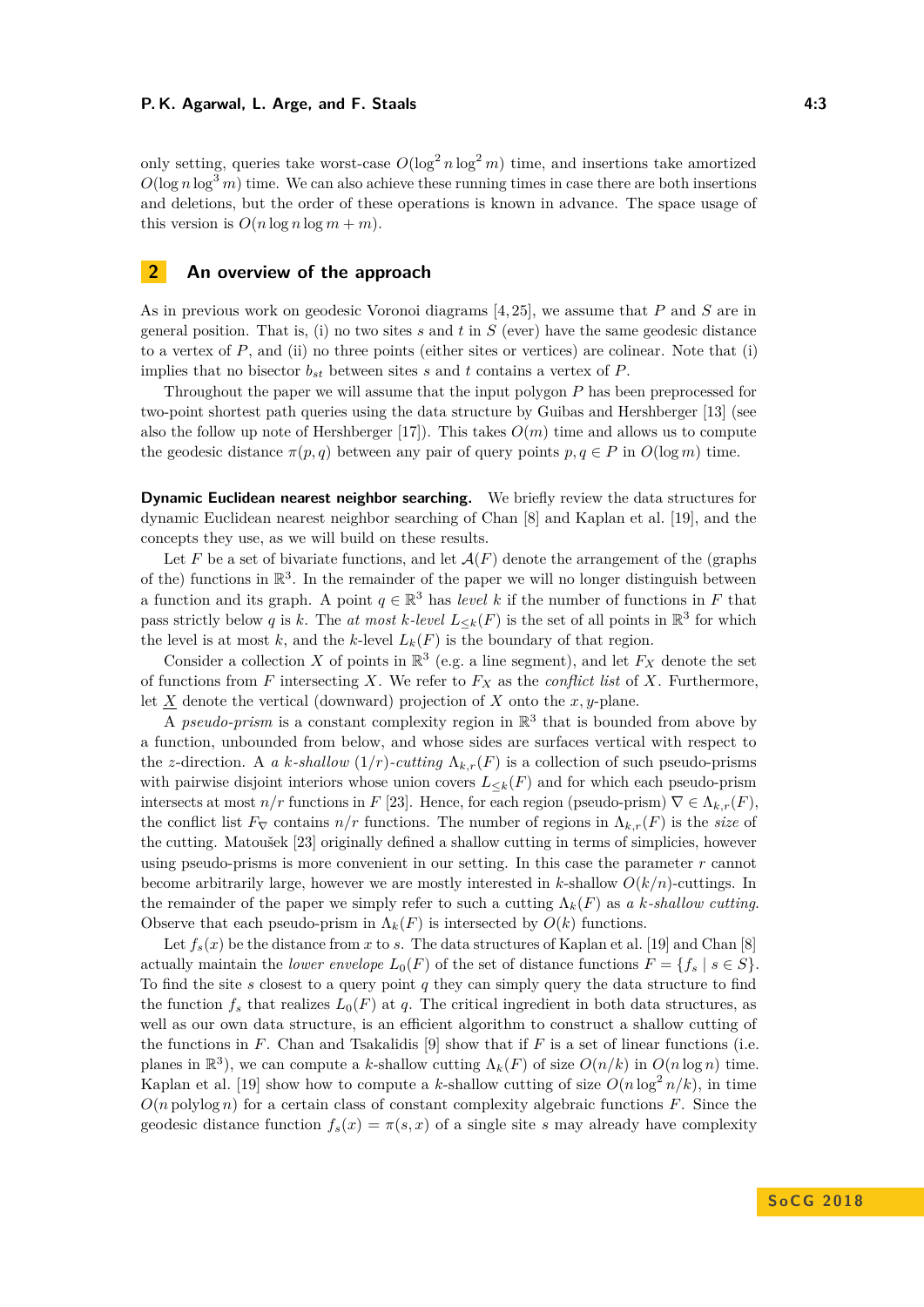<span id="page-3-0"></span>

**Figure 1** A schematic drawing of the downward projection of an implicit *k*-shallow cutting  $\Lambda_k(F_\ell)$ in *Pr*. The faces are pseudo-trapezoids. Neighboring pseudo-trapezoids share a vertical segment, or part of a bisector. We store only the degree one and three vertices (fat), and their topology.

 $\Theta(m)$ , any *k*-shallow cutting of such functions may have size  $\Omega(m)$ . To circumvent this issue, we allow the regions (pseudo-prisms) to have non-constant complexity. We do this in such a way that we can compactly represent each pseudo-prism, while still retaining some nice properties such as efficiently testing if a point lies inside it. Hence, in the remainder of the paper we will drop the requirement that the regions in a cutting need to have constant complexity.

**The general approach.** The general idea in our approach is to recursively partition the polygon into two roughly equal size sub-polygons  $P_\ell$  and  $P_r$  that are separated by a diagonal. For the sites  $S_\ell$  in the "left" subpolygon  $P_\ell$ , we then consider their geodesic distance functions  $F_{\ell} = \{f_s | s \in S_{\ell}\}\$  restricted to the "right" subpolygon  $P_r$ , that is,  $f_s(x) = \pi(s, x)$ , for  $x \in P_r$ . The crucial part, and our main contribution, is that for these functions  $F_\ell$  we can represent a vertical shallow cutting implicitly. See Fig. [1](#page-3-0) for a schematic illustration. More specifically, in  $O((n/k)\log^3 n(\log n + \log^2 m) + n\log^2 m + n\log^3 n\log m)$  expected time, we can build a representation of the shallow cutting of size  $O((n/k)\log^2 n)$ . We can then use this algorithm for building implicitly represented shallow cuttings in the data structure of Chan [\[8\]](#page-12-3) and Kaplan et al. [\[19\]](#page-13-4). That is, we build and maintain the lower envelope  $L_0(F_\ell)$ . Symmetrically, for the sites in  $P_r$ , we maintain the lower envelope  $L_0(F_r)$  that their distance functions  $F_r$  induce in  $P_\ell$ . When we get a query point  $q \in P_r$ , we use  $L_0(F_\ell)$  to find the site in  $P_\ell$  closest to *q* in  $O(\log^2 n \log m)$  time. To find the site in  $P_r$  closest to *q*, we recursively query in sub-polygon  $P_r$ . In total we query in  $O(\log m)$  levels, leading to an  $O(\log^2 n \log^2 m)$  query time. When we add or remove a site *s* we, insert or remove its distance function in  $O(\log m)$  lower envelope data structures (one at every level). Every insertion takes  $O(\log^5 n + \log^4 n \log^2 m)$  amortized expected time, and every deletion takes  $O(\log^7 n + \log^6 \log^2 m)$  amortized expected time. Since every site is stored  $O(\log m)$  times, this leads to the following main result.

<span id="page-3-1"></span> $\triangleright$  **Theorem 1.** Let P be a simple polygon P with m vertices. There is a fully dynamic *data structure of size*  $O(n \log^3 n \log m + m)$  *that maintains a set of n point sites in P and allows for geodesic nearest neighbor queries in worst case*  $O(\log^2 n \log^2 m)$  *time. Inserting a site takes*  $O(\log^5 n \log m + \log^4 n \log^3 m)$  *amortized expected time, and deleting a site takes*  $O(\log^7 n \log m + \log^6 n \log^3 m)$  *amortized expected time.*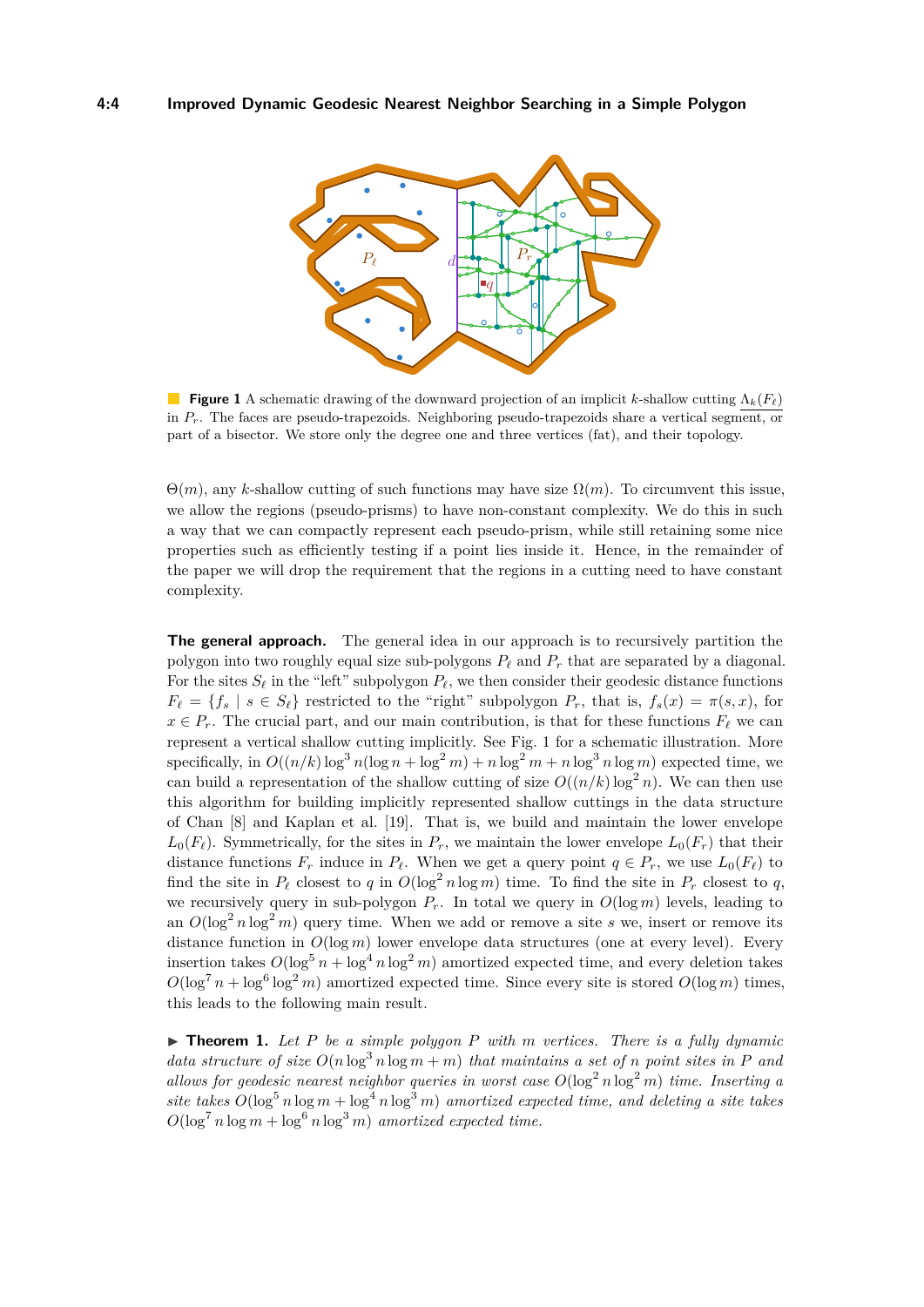#### **P. K. Agarwal, L. Arge, and F. Staals 4:5**

The main complexity is in developing our implicit representation of the *k*-shallow cutting, and the algorithm to construct such a cutting. Once we have this algorithm we can directly plug it in into the data structure of Chan [\[8\]](#page-12-3) and Kaplan et al. [\[19\]](#page-13-4). Our global strategy is similar to that of Kaplan et al. [\[19\]](#page-13-4): we compute an approximate *k*-level of  $\mathcal{A}(F)$  –in our case an implicit representation of this approximate *k*-level– and then argue that, under certain conditions, this approximate *k*-level is actually a *k*-shallow cutting  $\Lambda_k(F)$  of  $\mathcal{A}(F)$ . Our approximate *k*-level will be a *t*-level, for some appropriate *t*, on a random sample of the functions in *F*. So, that leaves us two problems: *i*) computing an implicit representation of a *t*-level, and *ii*) computing the conflict lists for all pseudo-prism in our cutting  $\Lambda_k(F)$ .

For problem *i*), representing the *t*-level implicitly, we use the connection between the *t*-level and the  $t<sup>th</sup>$ -order Voronoi diagram. In Section [3](#page-4-0) we describe a small, implicit representation of the  $t<sup>th</sup>$ -order Voronoi diagram that still allows us to answer point location queries efficiently. Initially, we use the recent algorithm of Oh and Ahn [\[24\]](#page-13-2) to construct this representation. In Section [5](#page-7-0) we then design an improved algorithm for our particular use case.

For problem *ii*), computing the conflict lists, we will use a data structure developed by Chan [\[7\]](#page-12-8) together with the implicit Voronoi diagrams that we developed in Section [5.](#page-7-0) We describe these results in more detail in Section [6.](#page-8-0) In Section [7,](#page-11-0) we then show in detail how we can combine all the different parts into a fully dynamic data structure for nearest neighbor queries. Omitted details are in the full version of this paper [\[2\]](#page-12-9).

### <span id="page-4-0"></span>**3 Implicit representations**

Let  $F = \{f_s \mid s \in S\}$  denote the set of geodesic distance functions inside the entire polygon *P*. Our implicit representation of a *k*-shallow cutting  $\Lambda_k(F)$  is based on an implicit representation of the  $k$ -level in  $A(F)$ . To this end, we first study higher order geodesic Voronoi diagrams.

**Higher order Voronoi diagrams.** Consider a set of *n* sites  $S$ , a domain  $D$ , and a subset *H* ⊆ *S* of size *k*. The *k*<sup>th</sup>-order Voronoi region  $V_k(H, S)$  is the region in  $D$  in which the points are closer to (a site in) *H*, with respect to some distance metric, than to any other subset  $H' \subseteq S$  of size *k*. The *k*<sup>th</sup>-order Voronoi diagram  $V_k(S)$  is the partition of  $D$  into such maximal regions  $V_k(H, S)$  over all subsets  $H \subseteq S$  of size  $k$  [\[21\]](#page-13-7). Liu et al. [\[22\]](#page-13-8) study the *geodesic*  $k^{\text{th}}$ -order Voronoi diagram. They show that  $V_k(S)$  has complexity  $O(k(n-k)+km)$ . In particular, it consists of  $O(k(n-k))$  degree one and degree three vertices, and  $O(km)$ degree two vertices (and by our general position assumption, there are no vertices of degree more than three).

Consider a Voronoi region  $V_k(H, S)$ . Let  $e_1, \ldots, e_\ell$ , be the edges bounding  $\partial V_k(H, S)$ , let  $H_j$  be the set of sites defining the other Voronoi region incident to  $e_j$ , and observe that  $H_i \setminus H$  contains a single site  $q_i$  [\[21\]](#page-13-7). Let  $Q = \{q_i | j \in [1, \ell]\}$  be the set of sites *neighboring*  $V_k(H, S)$ . Observe that these results imply that two adjacent regions  $V_k(H, S)$  and  $V_k(H_i, S)$ in  $V_k(S)$  are separated by a part of a bisector  $b_{st}$ , where  $s = H \setminus H_i$  and  $t = q_i$ .

By combining the above two observations we can represent  $\mathcal{V}_k(S)$  implicitly. That is, we store only the locations of these degree one and degree three vertices, the adjacency relations between the regions, and the pair of labels  $(s, t)$  corresponding to each pair  $(R_s, R_t)$ of neighboring regions. See also the recent result of Oh and Ahn [\[24\]](#page-13-2). It follows that the size of this representation is linear in the number of degree one and degree three vertices of  $V_k(S)$ . We refer to this as the *topological complexity* of  $V_k(S)$ .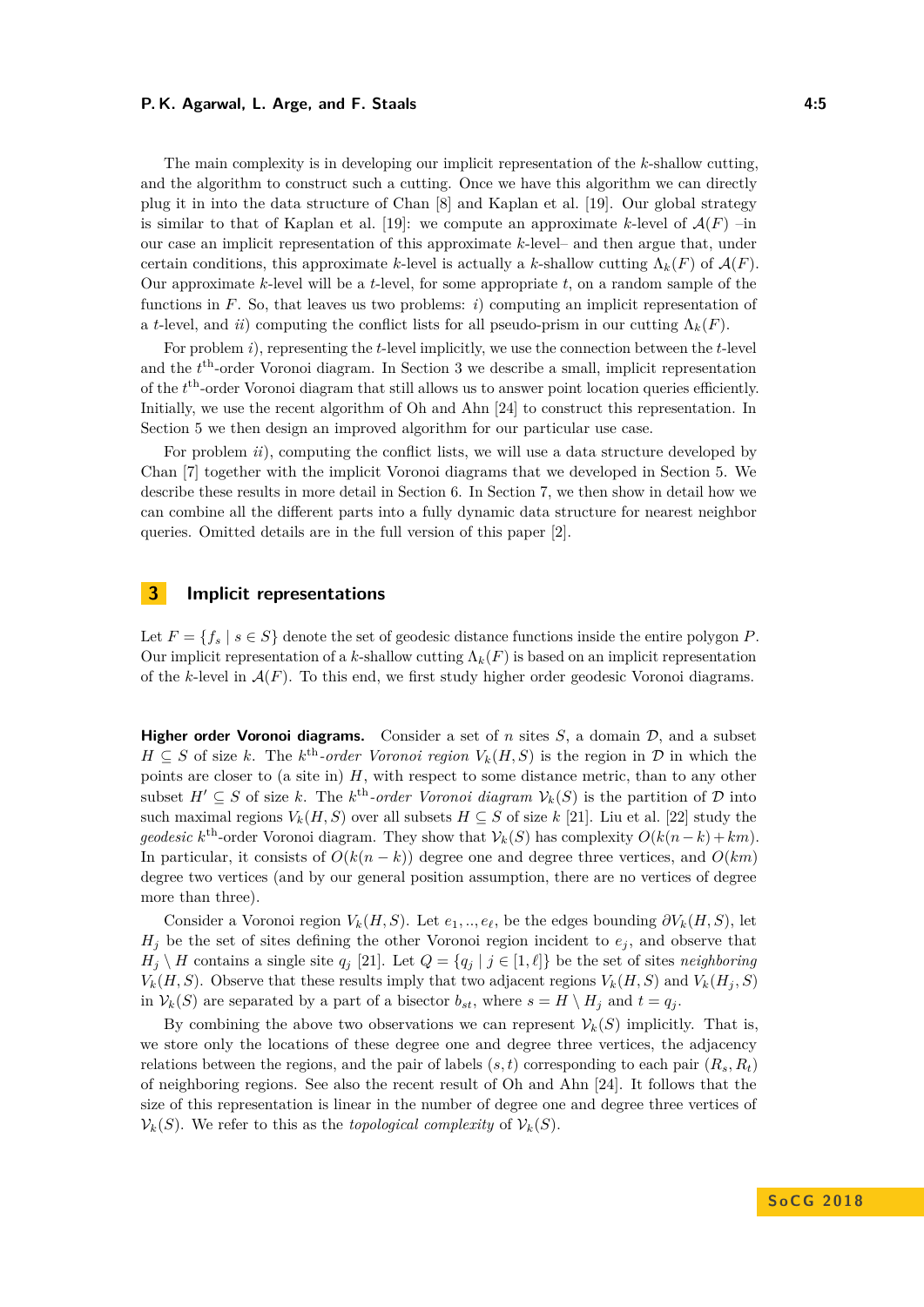#### **4:6 Improved Dynamic Geodesic Nearest Neighbor Searching in a Simple Polygon**

**Representing the** *k***-level.** Consider the partition of *P* into maximally connected regions in which all points in a region have the same  $k^{\text{th}}$  nearest site in *S*. Observe that this partition corresponds to the downward projection  $L_k(F)$  of the *k*-level  $L_k(F)$ . As we argue next, this partition is closely related to the  $k^{\text{th}}$ -order Voronoi diagram defined above.

Lee observes that there is a relation between the *i*<sup>th</sup>-order Voronoi diagram and the  $(i+1)$ <sup>th</sup>-order Voronoi diagram [\[21\]](#page-13-7). In particular, he shows that we can partition each  $i$ <sup>th</sup>order Voronoi region  $V_i(H, S)$  into  $(i+1)$ <sup>th</sup> order Voronoi regions by intersecting  $V_i(H, S)$  with the (first order) Voronoi diagram of the set of sites neighboring  $V_i(H, S)$ . More specifically:

<span id="page-5-0"></span> $\triangleright$  **Observation 2.** Let  $V_i(H, S)$  be a geodesic i<sup>th</sup>-order Voronoi region, and let Q be the sites *neighboring*  $V_i(H, S)$ *. For any point*  $p \in V_i(H, S)$ *, the*  $(i + 1)$ *-closest site from*  $p$  *is the site*  $s \in Q$  *for which*  $p \in V(s, Q)$ *.* 

▶ **Lemma 3.** *The topological complexity of*  $L_k(F)$  *is*  $O(k(n-k))$ *.* 

**Proof.** By Observation [2,](#page-5-0) we can obtain  $L_k(F)$  from  $\mathcal{V}_{k-1}(S)$  by partitioning every region  $V_{k-1}(H, S)$  using the Voronoi diagram of the sites *Q* neighboring  $V_{k-1}(H, S)$ , and merging regions that have the same *k* th nearest neighbor in the resulting subdivision. Thus, the vertices in  $L_k(F)$  appear either in  $V_{k-1}(H, S)$  or in one of the newly created Voronoi diagrams.

There are  $O((k-1)(n-k+1)) = O(k(n-k))$  degree one and degree three vertices that are also vertices in  $V_{k-1}(H, S)$ . Since the (first order) geodesic Voronoi diagram has  $O(k)$ degree one and degree three vertices, a region  $V_{k-1}(H, S)$  creates |*Q*| new degree one and three vertices. Summing over all faces in  $\mathcal{V}_{k-1}(H, S)$  this then sums to  $O(k(n-k))$ .

As with  $V_k(S)$  we can represent  $L_k(F)$  implicitly by storing only the locations of the degree one and three vertices and the topology of the diagram. Note that if we can efficiently locate the region  $R_s$  of  $L_k(F)$  that contains a query point q, we can also easily compute the *z*-coordinate of  $L_k(F)$  at *q*, simply by computing the geodesic distance  $\pi(s,q)$ . Since we preprocessed *P* for two-point shortest path queries this takes only *O*(log *m*) time (in addition to locating the region of  $L_k(F)$  containing *q*).

**Representing a vertical decomposition.** For every degree three and degree one vertex in  $L_k(F)$  we now extend a vertical segment up and down until it hits another edge of  $L_k(F)$ . Observe that the topological complexity of the resulting *implicit vertical decomposition*  $L_k^{\nabla}(F)$  that we obtain still has topological complexity  $O(k(n-k))$ . Furthermore, each region in  $L_k^{\nabla}(F)$  is a *pseudo-trapezoid*  $\Sigma$  that is bounded on the left and right either by a vertical segment or a piece of polygon boundary, and on the top and bottom by pieces of bisectors or a piece of polygon boundary. We

<span id="page-5-1"></span>

■ **Figure 2** A pseudo prism  $\nabla$  and its projection  $\nabla$  (darker red) onto  $P_r$ .

refer to the four degree one or degree three vertices on the boundary of ∇ as the *corners* of  $\nabla$ . See Fig. [2](#page-5-1) for an illustration. In the remainder of the paper, we will no longer distinguish between  $L_k^{\nabla}(F)$  and its implicit representation. In Section [6,](#page-8-0) we will use such an implicit vertical decomposition to obtain an implicit representation of a shallow cutting.

**Computing implicit representations.** We can use the algorithm of Oh and Ahn [\[24\]](#page-13-2) to compute the implicit representation of  $V_k(S)$  in  $O(k^2 n \log n \log^2 m)$  time. To compute (the representation of)  $L_k(F)$  we first construct  $\mathcal{V}_{k-1}(S)$ , and for each region  $V_{k-1}(H, S)$  in  $V_{k-1}(S)$ , we again use their algorithm to compute the Voronoi diagrams  $V(Q)$  of the set neighbors *Q*. We then clip these diagrams to  $V_{k-1}(H, S)$ . This clipping can be done by a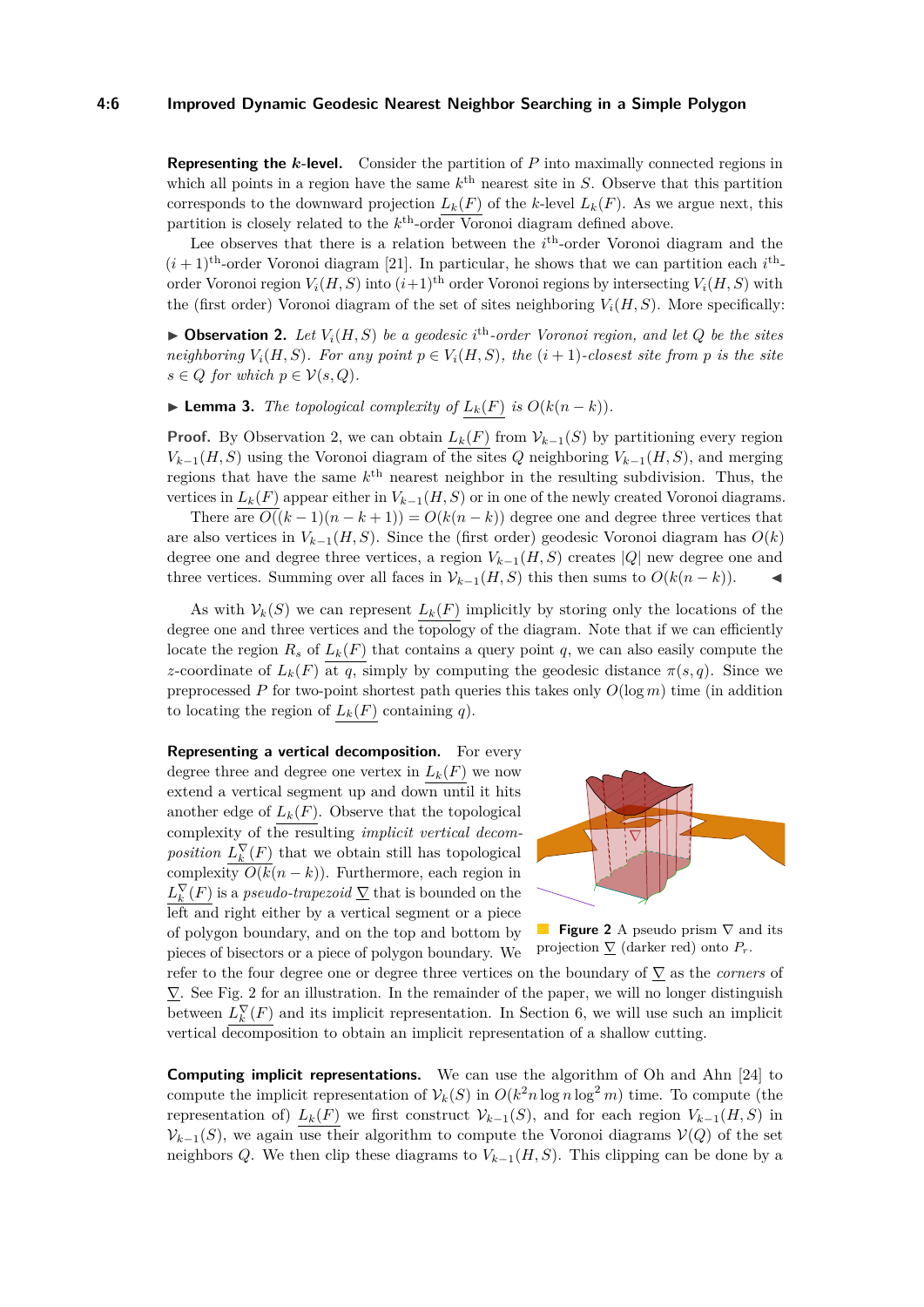#### **P. K. Agarwal, L. Arge, and F. Staals 4:7 All and All and All and All and All and All and All and All and All and All and All and All and All and All and All and All and All and All and All and All and All and All and A**

breadth first search in  $V(Q)$ , starting with one of the vertices that is also in  $\partial V_{k-1}(H, S)$ . This takes  $O(|Q|\log |Q|\log^2 m)$  time in total. Summing over all faces in  $\mathcal{V}_{k-1}(S)$  gives us again a running time of  $O(k^2 n \log n \log^2 m)$ . Finally, to compute  $L_k^{\nabla}(F)$  we need to insert two vertical extension segments at each vertex of  $L_k(F)$ . We can find the other endpoint of each extension segment using a point location query. Thus, we obtain the following result.

<span id="page-6-2"></span>► **Lemma 4.** An implicit representation  $L_k^{\nabla}(F)$  of the *k*-level  $L_k(F)$  that uses  $O(k(n-k))$ space, can be computed in  $O(k^2 n \log n \log^2 m)$  time. Using this representation, the pseudo*prism containing a query point (if it exists) can be determined in*  $O(\log n + \log m)$  *time.* 

In Section [5](#page-7-0) we will show that if the sites defining the functions in *F* lie in one half of the polygon and we restrict the functions to the other half we can improve these results. Moreover, we can then compute an implicit representation of a *k*-shallow cutting of *F*.

### <span id="page-6-3"></span>**4 Approximating the** *k***-level**

An *x*, y-monotone surface  $\Gamma$  is an *ε*-approximation of  $L_k(F)$  if and only if  $\Gamma$  lies between  $L_k(F)$  and  $L_{(1+\varepsilon)k}(F)$ . Following the same idea as in Kaplan et al. [\[19\]](#page-13-4) we construct an  $\varepsilon$ -approximation of  $L_k(F)$  as follows. We choose a random sample R of F of size  $r = (cn/k\varepsilon^2) \log n$  and consider the *t*-level of  $\mathcal{A}(R)$  for some randomly chosen level *t* in the range  $[(1+\varepsilon/3)h, (1+\varepsilon/2)h]$ . Here *c* and *c'* are some constants,  $h = c'/\varepsilon^2 \log n$ , and  $\varepsilon \in [0, 1/2]$ is the desired approximation ratio. We now argue that  $L_t(R)$  is an  $\varepsilon$ -approximation of  $L_k(F)$ .

Consider the range space  $\mathcal{S} = (F, \mathcal{R})$ , where each range in  $\mathcal{R}$  is the subset of functions of *F* intersected by a downward vertical ray in the  $(-z)$ -direction. See Har-Peled [\[15\]](#page-13-9) for details on range spaces. An important concept is the *VC-dimension* of  $S$ , defined as the size of the largest subset  $F' \subseteq F$  for which the number of sets in  $\{F' \cap F_{\rho} \mid F_{\rho} \in \mathcal{R}\}$  is  $2^{|F'|}$ .

<span id="page-6-0"></span>I **Lemma 5** (Lemma 2.3.5 of Aronov et al. [\[5\]](#page-12-10))**.** *Let s, t, and u be three sites in P. Their bisectors*  $b_{st}$  *and*  $b_{tu}$  *intersect in at most a single point.* 

<span id="page-6-1"></span> $\blacktriangleright$  **Lemma 6.** *The VC-dimension of the range space* S *is finite.* 

**Proof.** The range space  $(F, \mathcal{R})$  is equivalent to  $(S_{\ell}, \mathcal{D})$  where  $\mathcal{D} \subseteq 2^{S_{\ell}}$  is the family of subsets of  $S_\ell$  that lie within some geodesic distance of some point  $p \in P$ . That is  $\mathcal{D} = \{ \{ s \in S_\ell \mid s \in S_\ell \}$  $\pi(p, s) \leq z$  |  $p \in P, z \geq 0$ . We now observe that any three points *s*, *t*, and *u*, define at most one geodesic disk (Lemma [5\)](#page-6-0). Namely, the disk centered at the intersection point  $p = b_{st} \cap b_{tu}$  and radius  $\pi(p, s) = \pi(p, t) = \pi(p, u)$ . This means the same argument used by as Har-Peled [\[15,](#page-13-9) Lemma 5.15] now gives us that the shattering dimension of  $S$  (see [\[15\]](#page-13-9)) is constant (three). It then follows that the VC-dimension of  $S$  is finite.

Since S has finite VC-dimension (Lemma [6\)](#page-6-1), and R has size  $r = (cn/k\varepsilon^2) \log n \ge$  $\left(\frac{c}{\varepsilon^2 p}\left(\log\frac{1}{p}+\log\frac{1}{q}\right)\right)$ , for  $p=\frac{k}{2n}$  and  $q=1/n^b$  for some sufficiently large constant *b*, it follows that with high probability, *R* is a *relative*  $(p, \frac{\varepsilon}{3})$ *-approximation* for  $\mathcal{S} = (F, \mathcal{R})$  [\[16\]](#page-13-10). So, for every range  $H \in \mathcal{R}$ , we have (whp.) that

$$
\left|\frac{|H|}{|F|} - \frac{|H \cap R|}{|H|}\right| \le \begin{cases} \frac{\varepsilon}{3} \frac{|H|}{|F|}, & \text{if } |H| \ge p|F|, \text{ and} \\ \frac{\varepsilon}{3}p & \text{if } |H| < p|F|. \end{cases} \tag{1}
$$

Using exactly the same argument as Kaplan et al. [\[19\]](#page-13-4) we then obtain the following result.

 $\blacktriangleright$  **Lemma 7.** *The level*  $L_t(R)$  *is an*  $\varepsilon$ *-approximation of the k-level*  $L_k(F)$ *.*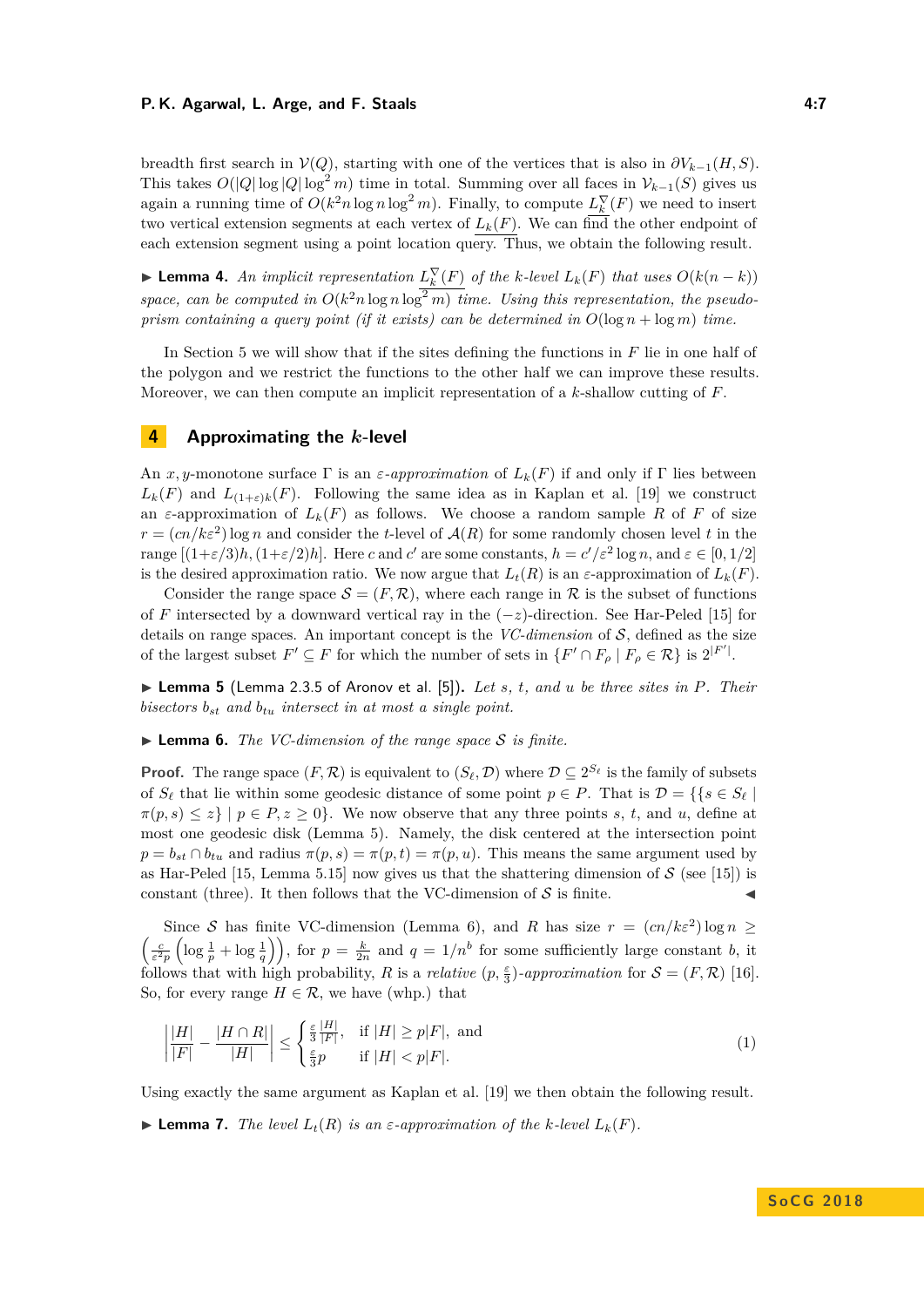#### **4:8 Improved Dynamic Geodesic Nearest Neighbor Searching in a Simple Polygon**

What remains is to show that the (expected) topological complexity of the *t*-level  $L_t(R)$ is small.

## <span id="page-7-1"></span>**Example 1** Lemma 8. *The expected topological complexity of level*  $L_t(R)$  *is*  $O((n/k\varepsilon^5) \log^2 n)$ *.*

**Proof.** The lower envelope  $L_0(R)$  of *R* has topological complexity  $O(r)$ , so by Clarkson and Shor [\[10\]](#page-12-11) the total topological complexity of all levels in the range  $[(1 + \varepsilon/3)h, (1 + \varepsilon/2)h]$  is  $O(rh^2)$ . Hence, the expected topological complexity of a level  $L_t(R)$ , with *t* randomly chosen from this range, is  $O(rh^2/h\varepsilon) = O(rh/\varepsilon)$ . Substituting  $r = (cn/k\varepsilon^2) \log n$  and  $h = c'/\varepsilon^2 \log n$ , we get  $O(nk/\varepsilon^5 \log^2 n)$  as claimed.

Again as in Kaplan et al. [\[19\]](#page-13-4), if  $k < (1/\varepsilon^2) \log n$ , we can skip the sampling of the set *R*, and directly take a random level *t* in  $\mathcal{A}(F)$  in the range  $[k, k(1+\varepsilon)]$ . This level has also an expected topological complexity of at most  $O((n/k\varepsilon^5) \log^2 n)$ . Using Lemma [4](#page-6-2) (and restarting the computation if the size of the cutting exceeds  $O((n/k\varepsilon^5) \log^2 n)$  we then get:

 $\blacktriangleright$  **Lemma 9.** *An ε-approximation of the k-level of*  $A(F)$  *that has topological complexity*  $O((n/k\varepsilon^5) \log^2 n)$  *can be computed in expected*  $O((n/k\varepsilon^6) \log^3 n \log^2 m)$  *time.* 

The main difference between our approach and that of Kaplan et al. [\[19\]](#page-13-4) is the range space used. In our approach, the ranges are defined by downward vertical rays, whereas in Kaplan et al. the ranges are defined by more general objects. For example, their range space includes a range consisting of the functions intersected by some other constant complexity algebraic function. This allows them to directly turn their approximate level into a shallow cutting since the boundaries of the pseudo-prisms correspond to ranges. Unfortunately, this idea does not directly extend to the geodesic setting, as the VC-dimension of such a range space may again depend on the complexity of the polygon. Therefore, we will use a different approach in Section [6.](#page-8-0)

### <span id="page-7-0"></span>**5 Computing implicit representations in subpolygon** *P<sup>r</sup>*

Consider a diagonal *d* that splits the polygon *P* into two subpolygons  $P_\ell$  and  $P_r$ , and assume without loss of generality that *d* is vertical and that  $P_r$  lies right of *d*. We consider only the sites  $S_\ell$  in  $P_\ell$ , and we restrict their functions  $F = \{f_s \cap (P_r \times \mathbb{R}) \mid s \in S_\ell\}$  to  $P_r$ . We now present a more efficient algorithm to compute the implicit representation of  $L_k(F)$  in this setting. To this end, we show that the two-point shortest path query data structure of Guibas and Hershberger [\[13\]](#page-12-6) essentially gives us an efficient way of accessing the bisector  $b_{st}$ between a pair of sites without explicitly computing it. See the full version [\[2\]](#page-12-9). We use this to compute an implicit representation of the Voronoi diagram of  $S_{\ell}$  in  $P_r$ . Building on these results, we can compute an implicit representation of the  $k^{\text{th}}$ -order Voronoi diagram  $\mathcal{V}_k(S_\ell)$ in  $P_r$ , the *k*-level  $L_k(F)$  of *F* in  $P_r \times \mathbb{R}$ , and finally an implicit vertical decomposition  $L_k^{\nabla}$  of  $L_k(F)$  in  $P_r$ . We sketch some of our results here. Refer to the full version [\[2\]](#page-12-9) for the details.

**Computing an implicit Voronoi diagram.** Our main idea for constructing  $V = V(S_\ell)$  in *Pr*, is that we can consider it as a *Hamiltonian abstract Voronoi diagram*. Such a Voronoi diagram can be constructed in  $O(Xn)$  time [\[20\]](#page-13-11), where *X* is the time required for certain geometric primitives. We can implement these primitives to run in  $O(\log^2 m)$  time, resulting in a  $O(n \log^2 m)$  time algorithm to compute  $V$ .

A Voronoi diagram is *Hamiltonian* if there is a curve –in our case the diagonal *d*– that intersects all regions exactly once, and furthermore this holds for all subsets of the sites [\[20\]](#page-13-11). Let  $T_\ell$  be the subset of sites from  $S_\ell$  whose Voronoi regions intersect *d*, and thus occur in  $\mathcal V$ .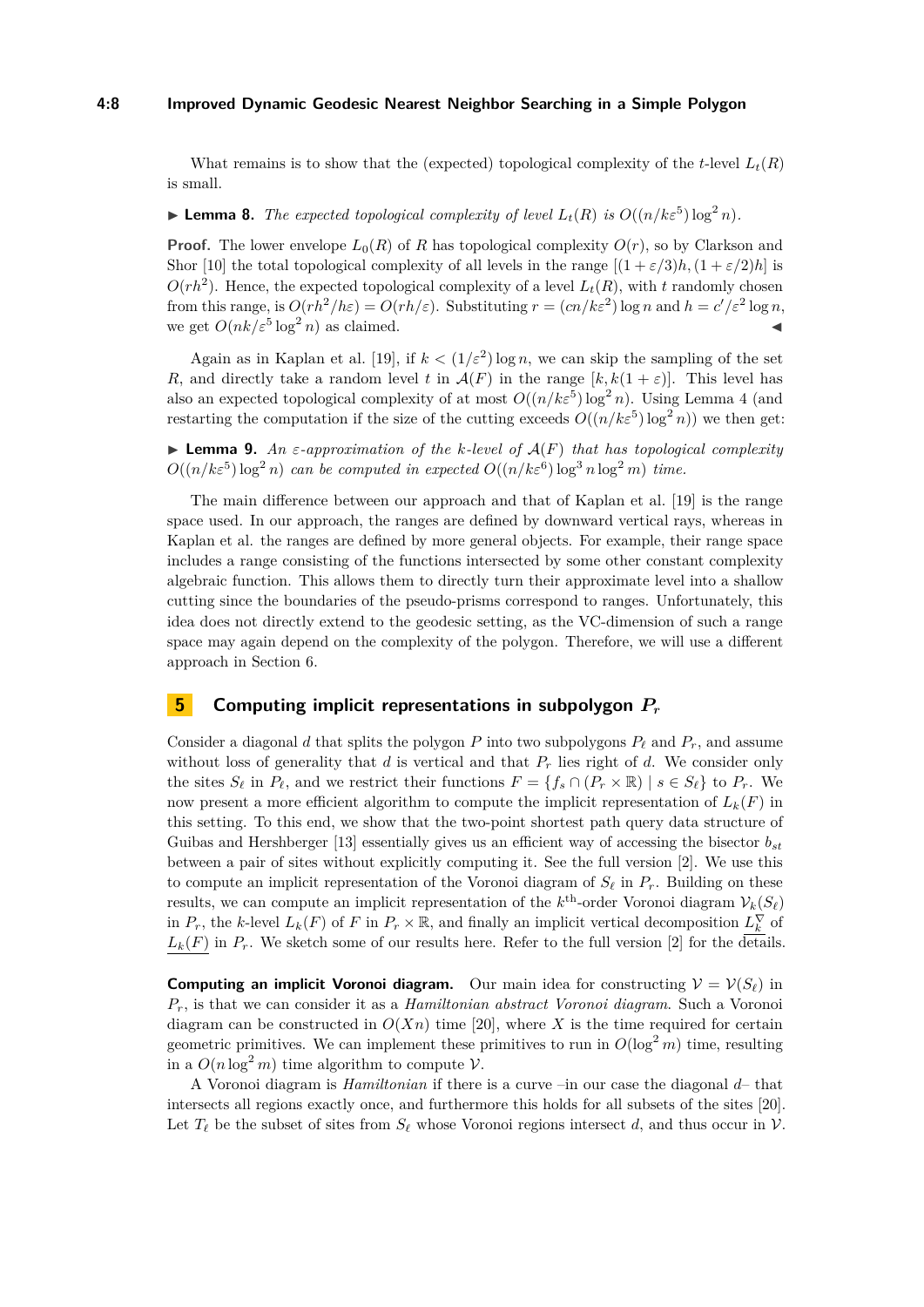$\triangleright$  **Lemma 10.** *The Voronoi diagram*  $V(T_\ell)$  *in*  $P_r$  *is a Hamiltonian abstract Voronoi diagram.* 

To construct  $V = V(S_\ell) = V(T_\ell)$  we need the set of sites  $T_\ell$  whose Voronoi regions intersect *d*, and the order in which they do so. The following lemma is the key insight that allows us to extract  $T_\ell$  from  $S_\ell$  in  $O(n \log^2 m)$ , assuming that we maintain the sites in  $S_\ell$  in a balanced binary search tree ordered on increasing distance from the bottom endpoint of *d*.

<span id="page-8-5"></span>**If Lemma 11.** Let  $s_1, \ldots, s_n$  denote the sites in  $S_\ell$  ordered by increasing distance from the *bottom-endpoint*  $p$  *of*  $d$ *, and let*  $t_1, \ldots, t_z$  *be the subset*  $T_\ell \subseteq S_\ell$  *of sites whose Voronoi regions intersect d*, ordered along *d* from bottom to top. For any pair of sites  $t_a = s_i$  and  $t_c = s_j$ . *with*  $a < c$ *, we have that*  $i < j$ *.* 

Once we have the set of sites  $T_\ell$ , we construct V in  $O(n \log^2 m)$  time, using the algorithm of Klein and Lingas [\[20\]](#page-13-11). Refer to the full version [\[2\]](#page-12-9) for the details.

<span id="page-8-1"></span>▶ **Lemma 12.** For  $s, t \in S_\ell$ , the part of the bisector  $b_{st}^* = b_{st} \cap P_r$  that lies in  $P_r$  is *x-monotone.*

It follows from Lemma [12](#page-8-1) that we can use the approach of Edelsbrunner, Guibas, and Stolfi [\[12\]](#page-12-12) to preprocess  $\mathcal V$  for planar point location queries, and obtain the following result.

<span id="page-8-2"></span>**In Lemma 13.** Given a set of *n* sites  $S_{\ell}$  in  $P_{\ell}$ , ordered by increasing distance from the *bottom-endpoint of d, the forest*  $V$  *representing the Voronoi diagram of*  $S_{\ell}$  *in*  $P_r$  *can be computed in*  $O(n \log^2 m)$  *time. Given*  $V$ *, finding the site*  $s \in S_\ell$  *closest to a query point*  $q \in P_r$  *requires*  $O(\log n \log m)$  *time.* 

**Computing**  $\mathcal{V}_k(S_\ell)$ ,  $L_k(F)$ , and an implicit vertical decomposition of the *k*-level. By combining the algorithm from Lemma [13](#page-8-2) with the iterative approach of Lee [\[21\]](#page-13-7) we can construct an implicit representation of the  $k^{\text{th}}$ -order Voronoi diagram  $\mathcal{V}_k(S_\ell)$  in  $P_r$ , or similarly the *k*-level of *F*. We then decompose the downward projection  $L_k(F)$  into *pseudo*-trapezoids, giving us an implicit vertical decomposition.

<span id="page-8-4"></span>▶ **Lemma 14.** *A representation*  $L_k^{\nabla}$  *of the k*-level  $L_k(F)$  *consisting of*  $O(k(n-k))$  *pseudotrapezoids can be computed in*  $O(k^2n(\log n + \log^2 m))$  *time. Given a query point*  $q \in P_r$ *, the k*-nearest site in  $S_\ell$  can be reported in  $O(\log n \log m)$  time.

### <span id="page-8-0"></span>**6 An implicit shallow cutting of the geodesic distance function**

Let *F* again denote the set of geodesic distance functions that the sites  $S_\ell$  in  $P_\ell$  induce in  $P_r$ . We now argue that we can compute an implicit *k*-shallow cutting  $\Lambda_k(F)$  for these functions.

As in Section [4,](#page-6-3) let *R* be our random sample of size *r*, and let  $L_t(R)$  be our approximate *k*-level of  $\mathcal{A}(F)$ . Let  $L_t^{\nabla}(R)$  be the vertical decomposition of  $L_t(R)$ . We now raise every pseudo-trapezoid in  $\overline{L_t^{\nabla}(R)}$  to the *t*-level. Denote the result by Λ. Let  $F_p = F_{\rho(p)}$  denote the conflict list of  $p \in \overline{\mathbb{R}^3}$ , i.e., the functions intersecting the vertical downward half-line  $\rho(p)$ starting in *p*.

<span id="page-8-3"></span>**► Lemma 15.** Let  $\nabla$  be a pseudo prism in  $\Lambda$ . The conflict list  $F_{\nabla}$  of  $\nabla$  is the union of the *conflict lists of its corners W, i.e.*  $F_{\nabla} = \bigcup_{v \in W} F_v$ .

**Proof.** Let  $f_s$  be the function defining the ceiling of  $\nabla$ . We have that  $F' = \bigcup_{v \in W} F_v \subseteq F_{\nabla}$ by definition, so we focus on proving  $F_{\nabla} \subseteq F'$ . Assume by contradiction that  $f_t \in F_{\nabla}$ , but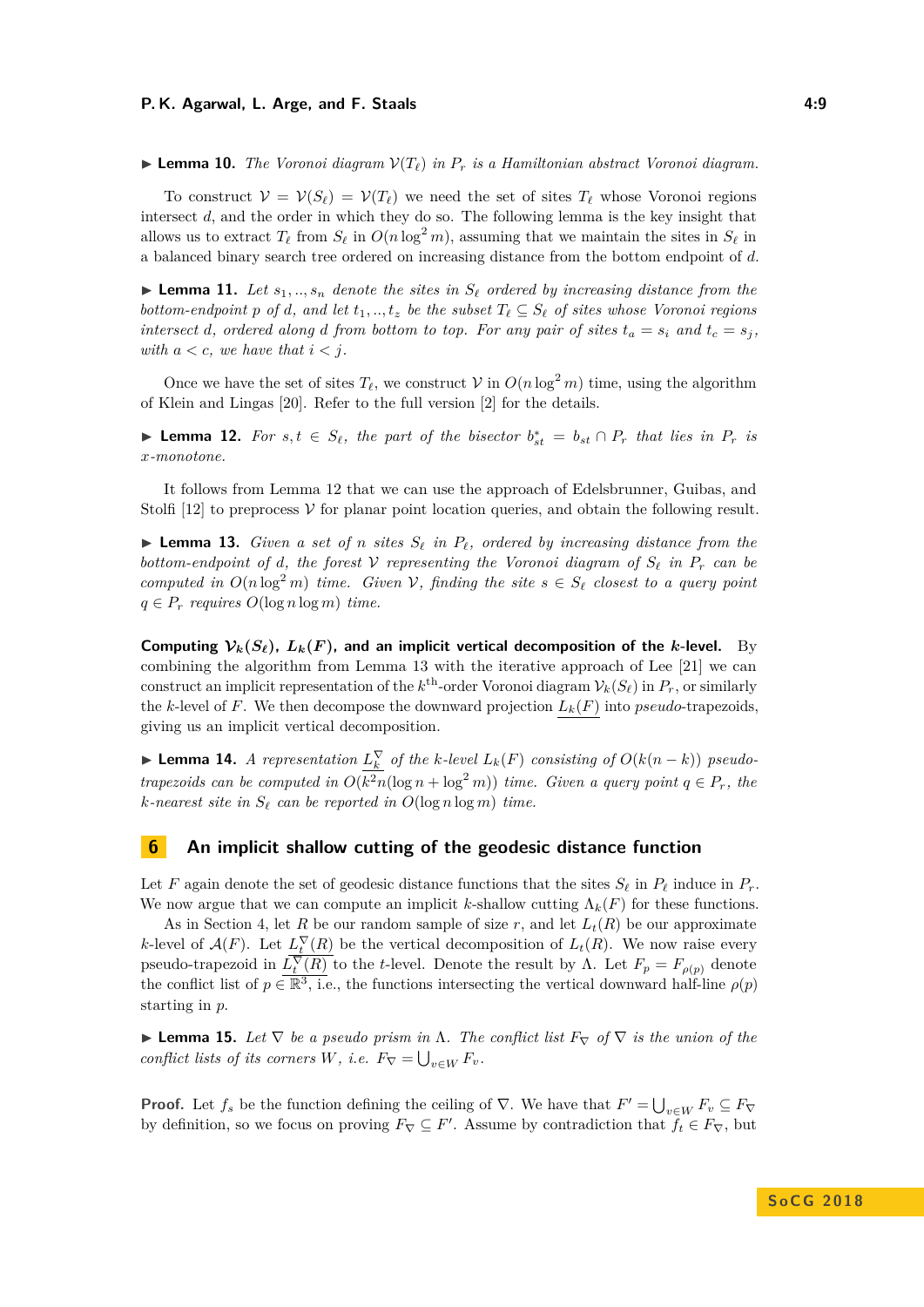<span id="page-9-0"></span>

**Figure 3** Since the bisectors restricted to *P<sup>r</sup>* are *x*-monotone it follows that if a site *t* conflicts with a prism  $\nabla$ , it must conflict with a corner of  $\nabla$ .

 $f_t \notin F'$ . So, there is a point  $q \in \overline{\mathcal{Y}}$  for which  $\pi(t,q) < \pi(s,q)$ , but  $\pi(s,v) < \pi(t,v)$  for all corners  $v \in W$ . Hence, all four corners lie on the "*s*-side" of  $b_{st}^*$ , whereas *p* lies on the "*t*-side" of  $b_{st}^*$ . Assume without loss of generality that *s* is closer to the points above  $b_{st}^*$  (and thus all corners lie above  $b_{st}^*$ ). See Fig. [3.](#page-9-0) Since  $b_{st}^*$  is *x*-monotone (Lemma [12\)](#page-8-1) it must intersect the bottom edge of  $\Sigma$  twice. This bottom edge is part of a single bisector  $b_{su}^*$ , for some  $f_u \in F$ . However, by Lemma [5](#page-6-0)  $b_{st}^*$  and  $b_{su}^*$  intersect at most once. Contradiction.

<span id="page-9-2"></span> $\triangleright$  **Theorem 16.**  $\Lambda$  *is a vertical k-shallow*  $(k(1+\varepsilon)/n)$ *-cutting of*  $\mathcal{A}(F)$  *whose topological complexity, and thus its size, is*  $O((n/k\varepsilon^5) \log^2 n)$ *. Each pseudo-prism in*  $\Lambda$  *intersects at least k and at most*  $4k(1+\varepsilon)$  *functions in F.* 

**Proof.** By Lemma [8](#page-7-1)  $\Lambda$  consists of  $O((n/k\varepsilon^5) \log^2 n)$  regions. Note that all regions are pseudoprisms. Lemma [15](#page-8-3) then gives us that the conflict list of each pseudo-prism is contained in the conflict lists of its at most four corners.

### **6.1 Computing the conflict lists**

Using Lemma [14](#page-8-4) we can construct an implicit representation of the *k*-shallow cutting  $\Lambda = \Lambda_k(F)$ . So, all that remains is to compute the conflict lists of the pseudo-prisms. By Lemma [15](#page-8-3) it is sufficient to compute the conflict lists of the four corner points of each pseudo-prism. Next, we show how to do this in  $O(n(\log^3 n \log m + \log^2 m))$  expected time.

We use the same approach as used by Chan [\[7\]](#page-12-8). That is, we first build a data structure on our set of functions F so that for a vertical query line  $\ell$  (in  $\mathbb{R}^3$ ) and a value k, we can report the lowest *k* functions intersected by  $\ell$  in  $O((\log n + k) \log m)$  expected time. We then extend this to report only the functions that pass strictly below some point  $q \in \mathbb{R}^3$ . To compute the conflict lists of all corners in  $\Lambda_k(F)$  we repeatedly query this data structure.

**The data structure.** Our data structure consists of a hierarchy of the lower envelopes of random samples  $R_0 \subset R_1 \subset \ldots \subset R_{\log n}$ , where  $|R_i| = 2^i$ . For each set  $R_i$  we store an implicit vertical decomposition representing the (the downward projection of the) lower envelope  $L_{0,i} = L_0(R_i)$ . This decomposes the space below  $L_{0,i}$  into pseudo-prisms. For each such pseudo-prism  $\nabla$  we store its conflict list  $F_{\nabla}$  with respect to *F*, i.e. the functions from (the entire set) *F* that intersect  $\nabla$ . The following lemma shows that for each  $R_i$ , the expected amount of space used is  $O(n)$ . The total expected space used is thus  $O(n \log n)$ .

<span id="page-9-1"></span>► **Lemma 17.** Let  $r \in [1, n]$  and consider a random sample R of F of size r. (i) The expected *value of*  $\sum_{\nabla} |F_{\nabla}|$  *over all pseudo-prisms below*  $L_0(R)$  *is*  $O(n)$ *, and (ii) For any vertical*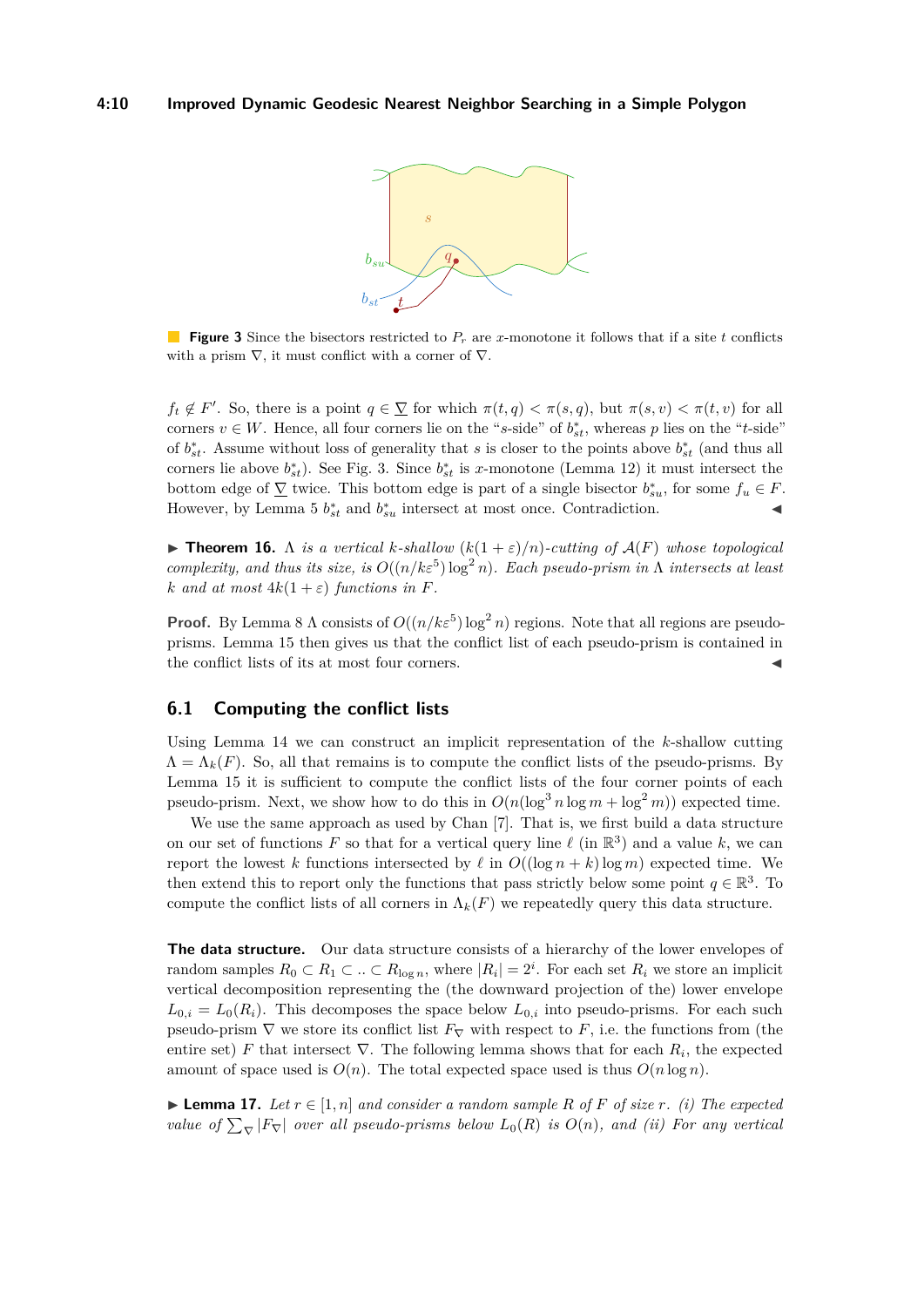#### **P. K. Agarwal, L. Arge, and F. Staals 4:11** 4:11

*line*  $\ell$ , the expected value of  $|F_{\nabla}|$ , where  $\nabla$  *is the pseudo-prism of*  $L_0(R)$  *intersected by*  $\ell$ , *is O*(*n/r*)*.*

Proof. The first statement follows directly from a Clarkson and Shor style sampling argument. More specifically, from what Har-Peled [\[15\]](#page-13-9) calls the "Bounded moments theorem" (Theorem 8.8). The second statement then follows directly from the first statement.

**Building the data structure.** For each set  $R_i$ , we use the algorithm from Section [5](#page-7-0) to construct an implicit vertical decomposition of  $L_{0,i}$ . To this end, we need to order the (sites corresponding to the) functions in *R<sup>i</sup>* on increasing distance to the bottom endpoint of the diagonal *d*. For  $R_{\text{log } n} = F$  we do this in  $O(n(\log n + \log m))$  time. For  $R_{i-1}$  we do this by filtering the ordered set  $R_i$  in linear time. Since the sizes of  $R_i$  are geometrically decreasing, it follows that we spend  $O(n(\log n + \log^2 m))$  time in total.

<span id="page-10-0"></span>► **Lemma 18.** Let  $f_s \in F \setminus R$  be a function that intersects a pseudo-prism of  $L_0(R)$ , let T be *the set of sites whose functions contribute to*  $L_0(R)$ *, ordered on increasing distance from the bottom endpoint of d, and let t and u be the predecessor and successor of s in T, respectively. The vertex*  $v \in L_0(R)$  *that represents*  $d \cap b_{tu}$  *is closer to s than to t and u.* 

**Proof.** If  $f_s$  intersects a pseudo prism of  $L_0(R)$  then there is a point  $q \in P_r$  for which *s* is closer than all other sites in *T*. It follows that there must be a point on the diagonal *d* that is closer to *s* than to all other sites in *T*. Lemma [11](#page-8-5) then gives us that the Voronoi region of *s* (with respect to  $R \cup \{s\}$ ) on *d* must lie in between that of *t* and *u* (if these still contribute a Voronoi region). Therefore, *t* and *u* no longer have a vertex of  $\mathcal{V}(R \cup \{s\})$  on *d*. Since *t* and *u* were the closest sites to *v* in *R*, this implies that *v* must lie in the Voronoi region of *s*. hence  $s$  is closer to  $v$  than  $t$  and  $u$ .

By Lemma [18](#page-10-0) we can now compute the conflict lists of the cells in  $L_{0,i}$  as follows. For each function  $f_s \in F \setminus R_i$  we find the vertex *v* defined in Lemma [18.](#page-10-0) If *s* is further from *v* than the sites defining it, then  $f_s$  does not conflict with any pseudo-prism in  $L_{0,i}$ . Otherwise, we find *all* (degree one or degree three) vertices of *L*0*,i* that conflict with *s*. Since Voronoi regions are simply connected, we can do this using a breadth first search in  $L_{0,i}$ , starting from vertex *v*. When we have this information for all functions in  $F \setminus R_i$ , we actually also know for every vertex *v* in  $L_{0,i}$  which functions  $F \setminus R_i$  pass below it. That is, we have the conflict lists for all vertices *v*. The conflict list of a pseudo-prism in  $L_{0,i}$  is then simply the union of the conflict lists of its four corners (Lemma [15\)](#page-8-3).

Given the ordering of all sites in *S* on increasing distance to the bottom endpoint of *d*, we can find the initial vertices for all functions in  $F \setminus R_i$  in  $O(|R_i| \log m)$  time. For every other reported conflict we spend  $O(\log m)$  time, and thus computing the conflict lists for all cells in  $L_{0,i}$  takes  $O(\sum_{\nabla \in L_{0,i}} |F_{\nabla}|\log m)$  time. By Lemma [17](#page-9-1) this sums to  $O(n \log m)$  in expectation. Summing over all  $O(\log n)$  random samples, it follows that we spend  $O(n \log n \log m)$  expected time to compute all conflict lists. The total expected time to build the data structure is thus  $O(n(\log^2 m + \log n \log m))$ .

**Querying.** The query algorithm is exactly as in Chan [\[7\]](#page-12-8). The main idea is to use a query algorithm that may fail, depending on some parameter  $\delta$ , and then query with varying values of  $\delta$  until it succeeds. The query algorithm locates the cell  $\nabla$  in  $L_0(R_i)$  stabbed by the vertical line  $\ell$ , for  $i = \lceil \log \lceil n\delta/k \rceil \rceil$ . If  $|F_{\nabla}| > k/\delta^2$  or  $|F_{\nabla} \cap \ell| < k$  the query algorithm simply fails. Otherwise it reports the  $k$  lowest functions intersecting  $\ell$ . Since computing the intersection of a function  $f_s$  with  $\ell$  takes  $O(\log m)$  time, the running time is  $O((\log n + k/\delta^2) \log m)$ . Using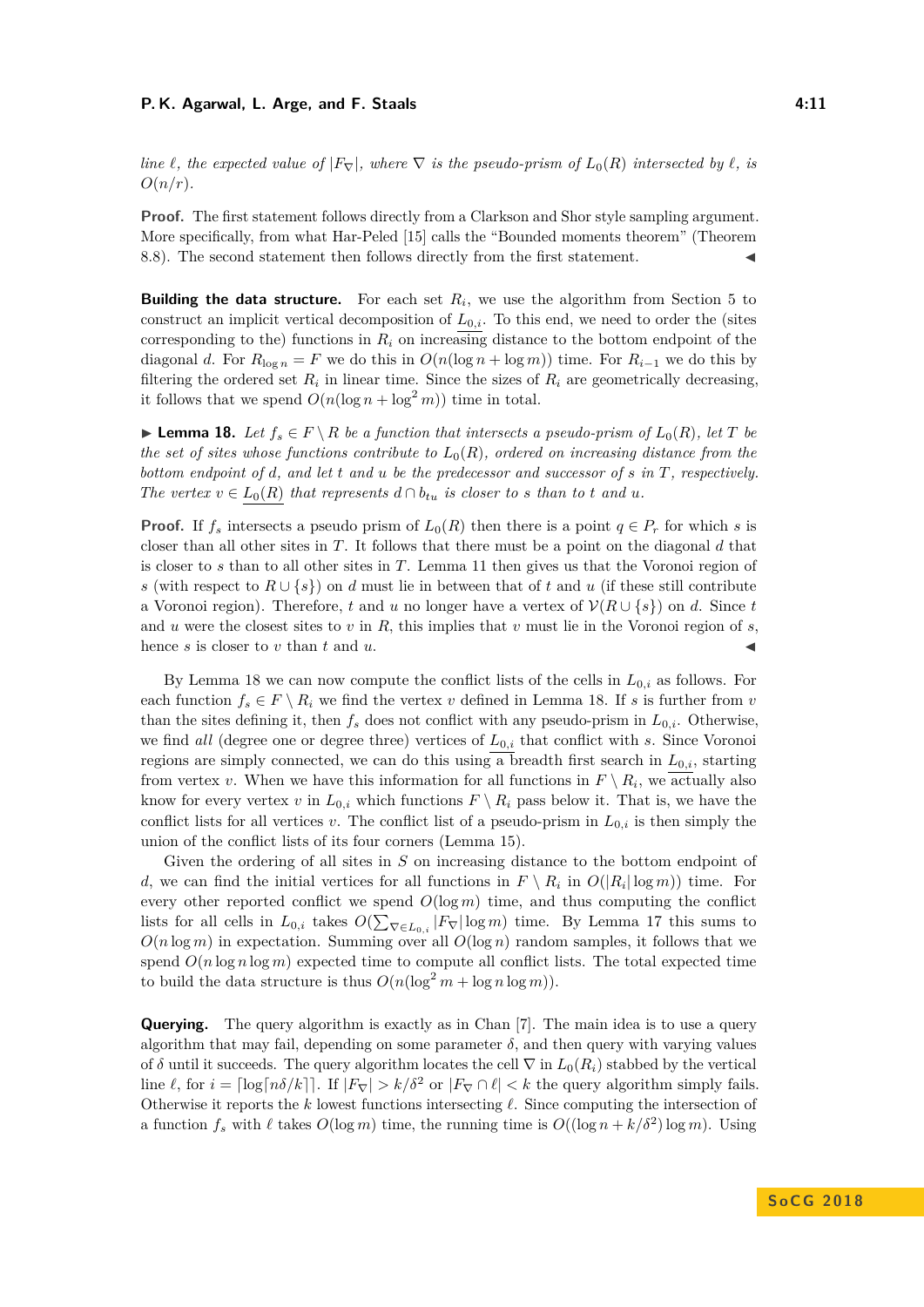#### **4:12 Improved Dynamic Geodesic Nearest Neighbor Searching in a Simple Polygon**

three independent copies of the data structure, and querying with  $\delta = 2^{-j}$  for increasing *j* gives us an algorithm that always succeeds in  $O((\log n + k)\log m)$  time. Refer to Chan [\[7\]](#page-12-8) for details. We can now also report all functions that pass below a point *q* by repeatedly querying with the vertical line through  $q$  and doubling the value of  $k$ . This leads to a query time of  $O((\log n + k) \log m)$ , where *k* is the number of functions passing below *q*.

 $\triangleright$  **Theorem 19.** *There is a data structure of size*  $O(n \log n)$  *that allows reporting the k lowest functions in*  $\mathcal{A}(F)$  *intersected by a vertical line through a query point*  $q \in P_r$ *, that is, the knearest neighbors of a query point q, or all k functions that pass below q, in*  $O((\log n + k)\log m)$ *time. Building the data structure takes*  $O(n(\log n \log m + \log^2 m))$  *expected time.* 

**Computing a shallow cutting.** To construct a shallow cutting we now take a random sample *R* of size *r*, build an implicit representation of the *t*-level in this sample, and then construct the above data structure to compute the conflict lists. By Lemma [14](#page-8-4) constructing the implicit representation of  $L_t(R)$  takes  $O(t^2 r (\log r + \log^2 m))$  time. Plugging in  $r = (cn/k\varepsilon^2) \log n$ ,  $t = \Theta(1/\varepsilon^2 \log n)$ , and  $\varepsilon = 1/2$ , this takes  $O((n/k) \log^3 n(\log n + \log^2 m))$  expected time.

Constructing the query data structure takes  $O(n(\log n \log m + \log^2 m))$  time. We then query it with all degree three and degree one vertices in  $\Lambda$ . The total size of these conflict lists is  $O(n \log^2 n)$  (Theorem [16\)](#page-9-2). So, this takes  $O(n \log^3 n \log m)$  time in total. We conclude:

<span id="page-11-1"></span>**Find 10.** *A k*-shallow cutting  $\Lambda_k(F)$  of *F* of topological complexity  $O((n/k)\log^2 n)$ *can be computed in*  $O((n/k)\log^3 n(\log n + \log^2 m) + n \log^2 m + n \log^3 n \log m)$  *expected time.* 

# <span id="page-11-0"></span>**7 Putting everything together**

Kaplan et al. [\[19\]](#page-13-4) essentially prove the following result, which, combined with Theorem [20](#page-11-1) gives us an efficient data structure to answer nearest neighbor queries when sites are in  $P_\ell$ and the query points are in *Pr*.

<span id="page-11-2"></span>I **Lemma 21** (Kaplan et al. [\[19\]](#page-13-4))**.** *Given an algorithm to construct a k-shallow cutting* Λ *of size*  $S(n, k)$  *on n* functions in  $T(n, k)$  *time, and such that locating the cell*  $\nabla$  *in*  $\Lambda$  *containing a query point q takes*  $Q(n, k)$  *time, we can construct a data structure of size*  $O(S(n, k) \log n)$ *that maintains a dynamic set of at most n functions F and can report the function that realizes the lower envelope*  $L_0(F)$  *at a query point q in*  $O(Q(n, 1) \log n)$  *time. Inserting a new function in* F *takes*  $O((T(n,1)/n) \log n)$  *amortized time, and deleting a function from F takes*  $O((T(n, 1)/n) \log^3 n)$  *amortized time.* 

Our main data structure is a balanced binary tree, corresponding to a balanced decomposition of  $P$  into sub-polygons  $[14]$ , in which each node stores two copies of the data structure from Lemma [21.](#page-11-2) A node in the tree corresponds to a subpolygon  $P'$  of  $P$ , and a diagonal *d* that splits  $P'$  into two roughly equal size subpolygons  $P_\ell$  and  $P_r$ . One copy of our data structure associated with this node stores the sites in  $S_\ell$  and can answer queries in  $P_r$ . The other copy stores the sites in  $S_r$  and can answer queries in  $P_\ell$ . Since the balanced hierarchical decomposition consists of  $O(\log m)$  layers, every site is stored  $O(\log m)$  times. This results in an  $O(n \log^3 n \log m + m)$  size data structure. To answer a query q, we query  $O(\log m)$ data structures, one at every level of the tree, and we report the site that is closest over all. **Theorem [1.](#page-3-1)** Let *P* be a simple polygon *P* with *m* vertices. There is a fully dynamic data structure of size  $O(n \log^3 n \log m + m)$  that maintains a set of *n* point sites in *P* and allows for geodesic nearest neighbor queries in worst case  $O(\log^2 n \log^2 m)$  time. Inserting a site takes  $O(\log^5 n \log m + \log^4 n \log^3 m)$  amortized expected time, and deleting a site takes  $O(\log^7 n \log m + \log^6 n \log^3 m)$  amortized expected time.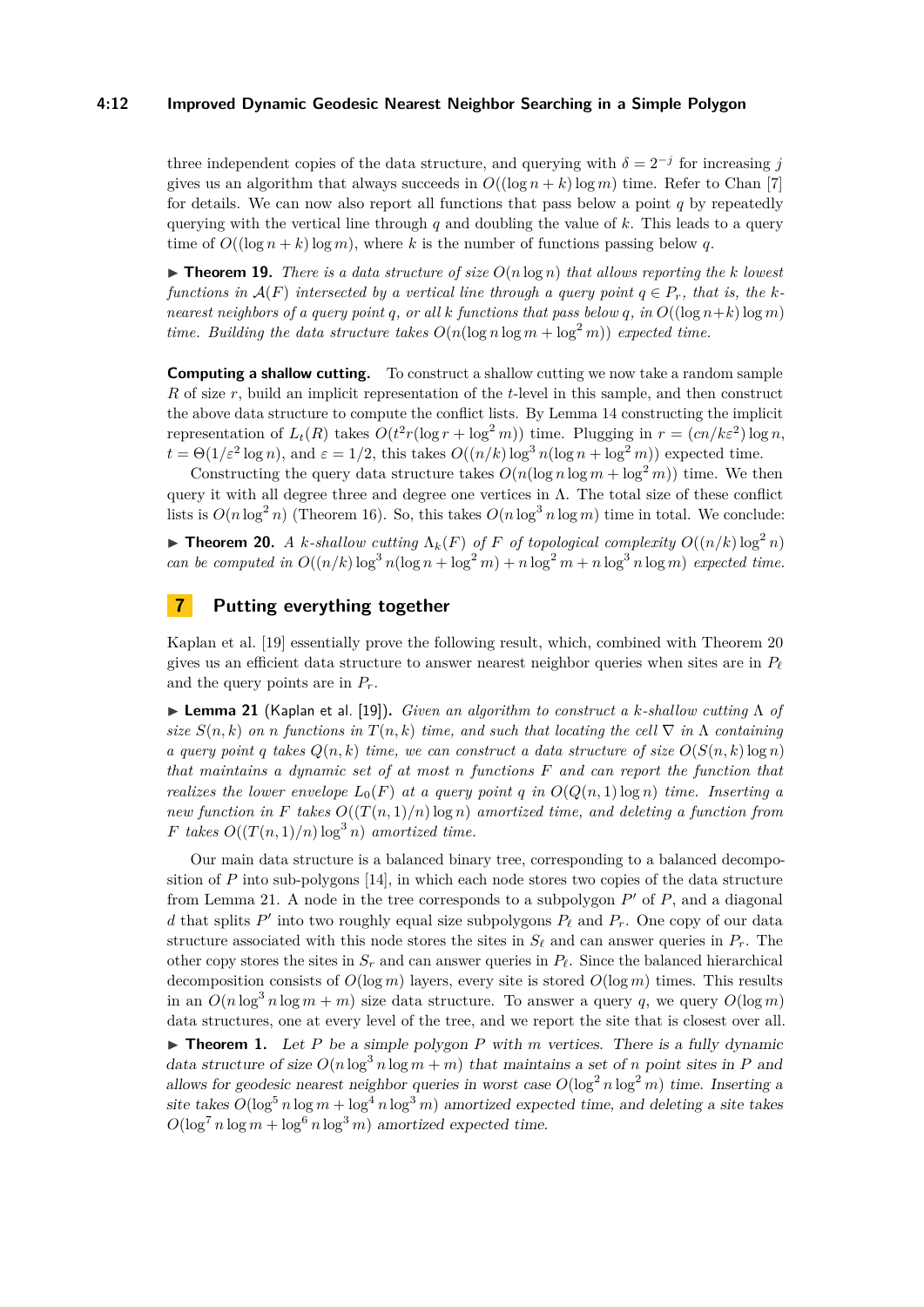**Proof.** Theorem [20](#page-11-1) yields  $T(n,k) = O((n/k)\log^3 n(\log n + \log^2 m) + n\log^2 m + n\log^3 n\log m)$ ,  $S(n, k) = O(n \log^2 n)$ , and  $Q(n, k) = O(\log n \log m)$ , where *m* is the size of our polygon. Therefore,  $T(n, 1)/n = O(\log^4 n + \log^3 n \log^2 m)$ . Plugging in these results in Lemma [21](#page-11-2) and using that the balanced decomposition consists of  $O(\log m)$  levels completes the proof.

In case there are only insertions and no deletions, or the full sequence of updates is known in advance, we can design an alternative data structure, using a subset of our results. The main idea is still to recursively partition the polygon subpolygons  $P_\ell$  and  $P_r$ . Instead of building a dynamic lower envelope data structure of the sites  $S_\ell = S \cap P_\ell$  in  $P_r$ , we further split the sites  $S_\ell$  into subsets  $S_1, ..., S_k$ . For each subset we use the algorithm from Section [5](#page-7-0) to build (an implicit representation of) the Voronoi diagram they induce in  $P_r$ . To answer a query (of a query point in *Pr*) we simply query *all k* (implicit) Voronoi diagrams. To update the data structure we simply rebuild the Voronoi diagram(s) of the affected subset(s). By appropriately splitting  $S_\ell$  we get  $O(\log^2 n \log^2 m)$  query time and  $O(\log n \log^3 m)$  amortized update time, using  $O(n \log n \log m + m)$  space. See the full version [\[2\]](#page-12-9) for the details.

#### **References**

- <span id="page-12-2"></span>**1** Pankaj K. Agarwal and Jiří Matoušek. Dynamic Half-Space Range Reporting and its Applications. *Algorithmica*, 13(4):325–345, 1995.
- <span id="page-12-9"></span>**2** Pankaj Agarwal K., Lars Arge, and Frank Staals. Improved dynamic geodesic nearest neighbor searching in a simple polygon. *CoRR*, abs/1803.05765, 2018. URL: [http://](http://arxiv.org/abs/1803.05765) [arxiv.org/abs/1803.05765](http://arxiv.org/abs/1803.05765).
- <span id="page-12-5"></span>**3** Lars Arge and Frank Staals. Dynamic geodesic nearest neighbor searching in a simple polygon. *CoRR*, abs/1707.02961, 2017. URL: <http://arxiv.org/abs/1707.02961>.
- <span id="page-12-0"></span>**4** Boris Aronov. On the Geodesic Voronoi Diagram of Point Sites in a Simple Polygon. *Algorithmica*, 4(1):109–140, 1989.
- <span id="page-12-10"></span>**5** Boris Aronov, Steven Fortune, and Gordon Wilfong. The furthest-site geodesic voronoi diagram. *Discrete & Computational Geometry*, 9(3):217–255, Mar 1993.
- <span id="page-12-1"></span>**6** Jon Louis Bentley and James B Saxe. Decomposable searching problems I. Static-todynamic transformation. *Journal of Algorithms*, 1(4):301–358, 1980.
- <span id="page-12-8"></span>**7** Timothy M. Chan. Random Sampling, Halfspace Range Reporting, and Construction of (≤ *k*)-levels in Three Dimensions. *SIAM Journal on Computing*, 30(2):561–575, 2000.
- <span id="page-12-3"></span>**8** Timothy M. Chan. A Dynamic Data Structure for 3-D Convex Hulls and 2-D Nearest Neighbor Queries. *Journal of the ACM*, 57(3):16:1–16:15, 2010.
- <span id="page-12-7"></span>**9** Timothy M. Chan and Konstantinos Tsakalidis. Optimal Deterministic Algorithms for 2-d and 3-d Shallow Cuttings. In *Proc. 31st International Symposium on Computational Geometry*, volume 34 of *Leibniz International Proceedings in Informatics*, pages 719–732. Schloss Dagstuhl–Leibniz-Zentrum fuer Informatik, 2015.
- <span id="page-12-11"></span>**10** Kenneth L. Clarkson and Peter W. Shor. Applications of random sampling in computational geometry, II. *Discrete & Computational Geometry*, 4:387–421, 1989.
- <span id="page-12-4"></span>**11** David Dobkin and Subhash Suri. Maintenance of Geometric Extrema. *Journal of the ACM*, 38(2):275–298, 1991.
- <span id="page-12-12"></span>**12** Herbert Edelsbrunner, Leo J. Guibas, and Jorge Stolfi. Optimal Point Location in a Monotone Subdivision. *SIAM Journal on Computing*, 15(2):317–340, 1986.
- <span id="page-12-6"></span>**13** Leonidas J. Guibas and John Hershberger. Optimal Shortest Path Queries in a Simple Polygon. *Journal of Computer and System Sciences*, 39(2):126–152, 1989.
- <span id="page-12-13"></span>**14** Leonidas J. Guibas, John Hershberger, Daniel Leven, Micha Sharir, and Robert E. Tarjan. Linear-Time Algorithms for Visibility and Shortest Path Problems Inside Triangulated Simple Polygons. *Algorithmica*, 2(1):209–233, 1987.